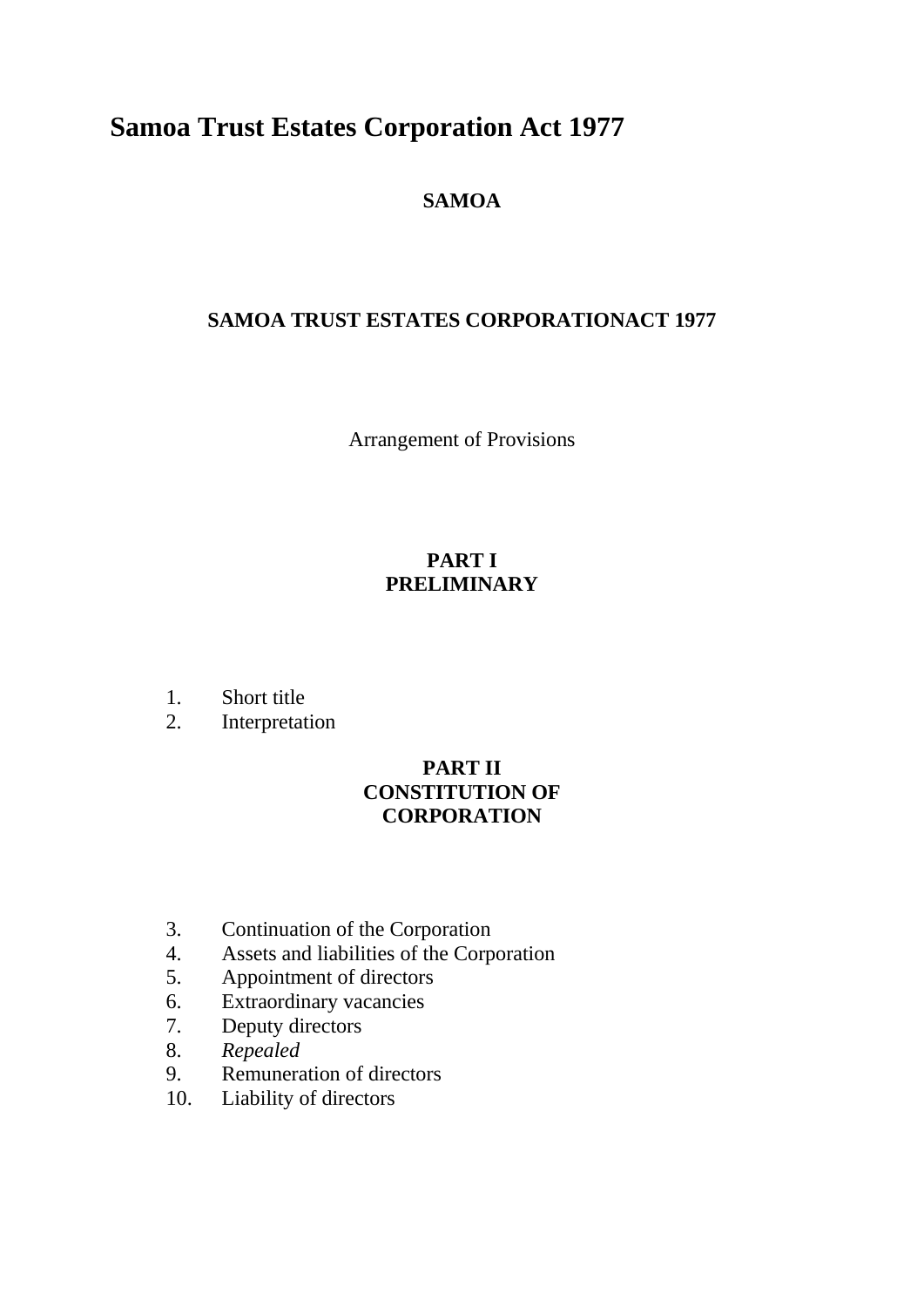#### **PART III FUNCTIONS AND POWERS OF CORPORATION**

- 11. Functions of the Corporation
- 12. Powers of the Corporation
- 13. Policy of the Government
- 14. Disposal of land
- 15. Conduct of the business of the Corporation
- 16. Contracts of the Corporation

#### **PART IV MEETINGS OF THE CORPORATION**

- 17. Meetings of the Corporation
- 18. Minutes of meetings
- 19. Disclosure of conflicting interest

#### **PART V EMPLOYEES OF THE CORPORATION**

- 20. Officers of the Corporation
- 21. Conditions of employment
- 22. Delegation of powers by the Board
- 23. Delegation of powers by General Manager

### **PART VI FINANCIAL PROVISIONS, ETC.**

- 24. Application of profits
- 25. Investment of funds
- 26. Accounts and audit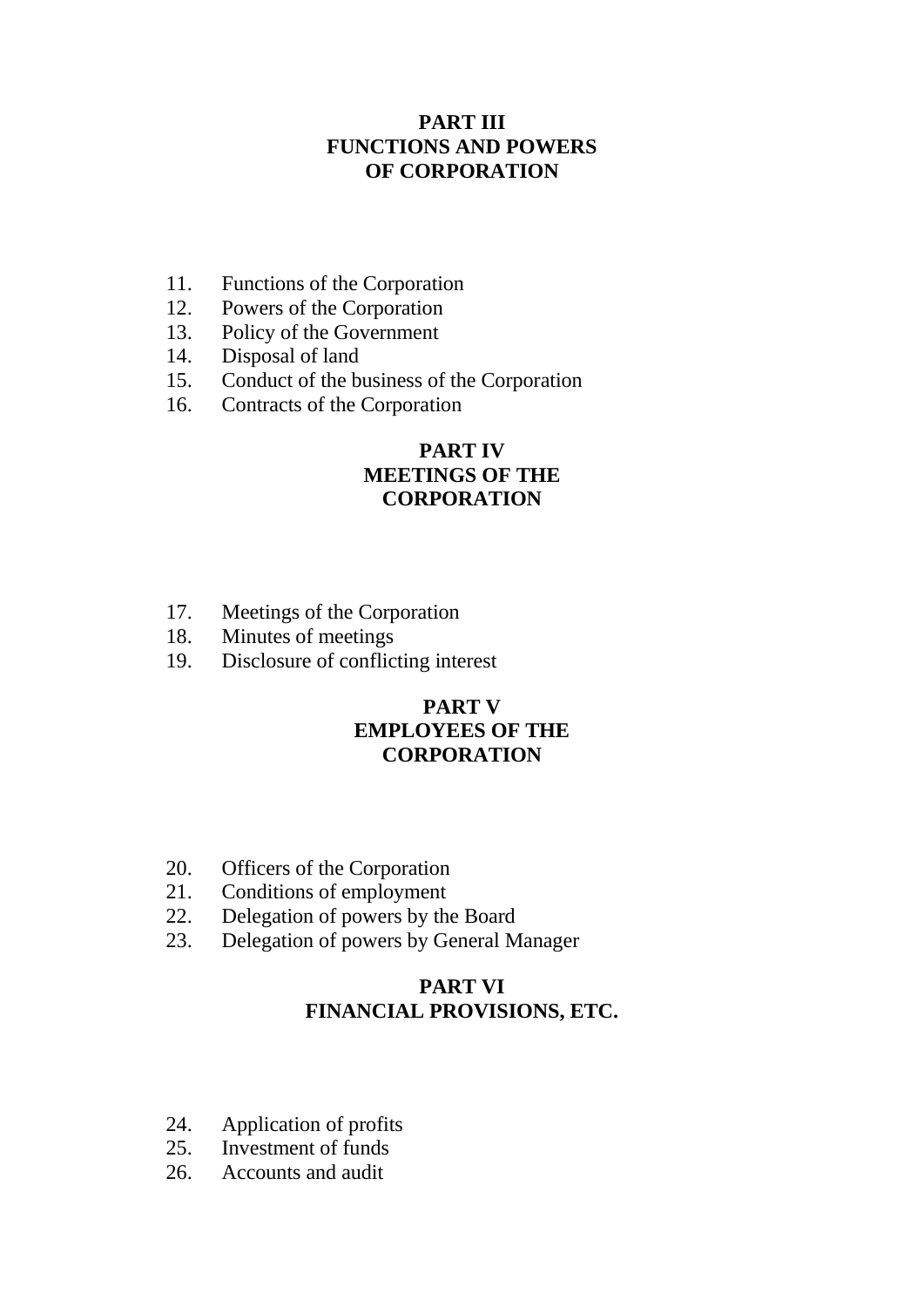- 27. Annual report
- 28. Regulations
- 29. Repeals and savings

#### **SAMOA TRUST ESTATESCORPORATION ACT 1977**

**1977 No. 16**

**AN ACT** to consolidate and amend the law relating to the Samoa Trust Estates Corporation.

*[Assent and commencement date: 20 December 1977]*

### **PART I PRELIMINARY**

**1. Short title**– This Act may be cited as the [Samoa Trust Estates](http://www.paclii.org/ws/legis/consol_act/steca1977373/) [Corporation Act](http://www.paclii.org/ws/legis/consol_act/steca1977373/)  [1977.](http://www.paclii.org/ws/legis/consol_act/steca1977373/)

**2. Interpretation**– In this Act, unless the context otherwise requires:

"Board" or "Board of Directors"means the Board of Directors of the Corporation;

"Corporation"means the Samoa Trust Estates Corporation;

"Director"means a Director of the Corporation;

"Chief Executive Officer of Agriculture"means the Chief Executive Officer of Agriculture and includes any officer or employee of the Ministry of Agriculture delegated by him or her in writing to exercise the authority conferred by this Act on the Chief Executive Officer of Agriculture;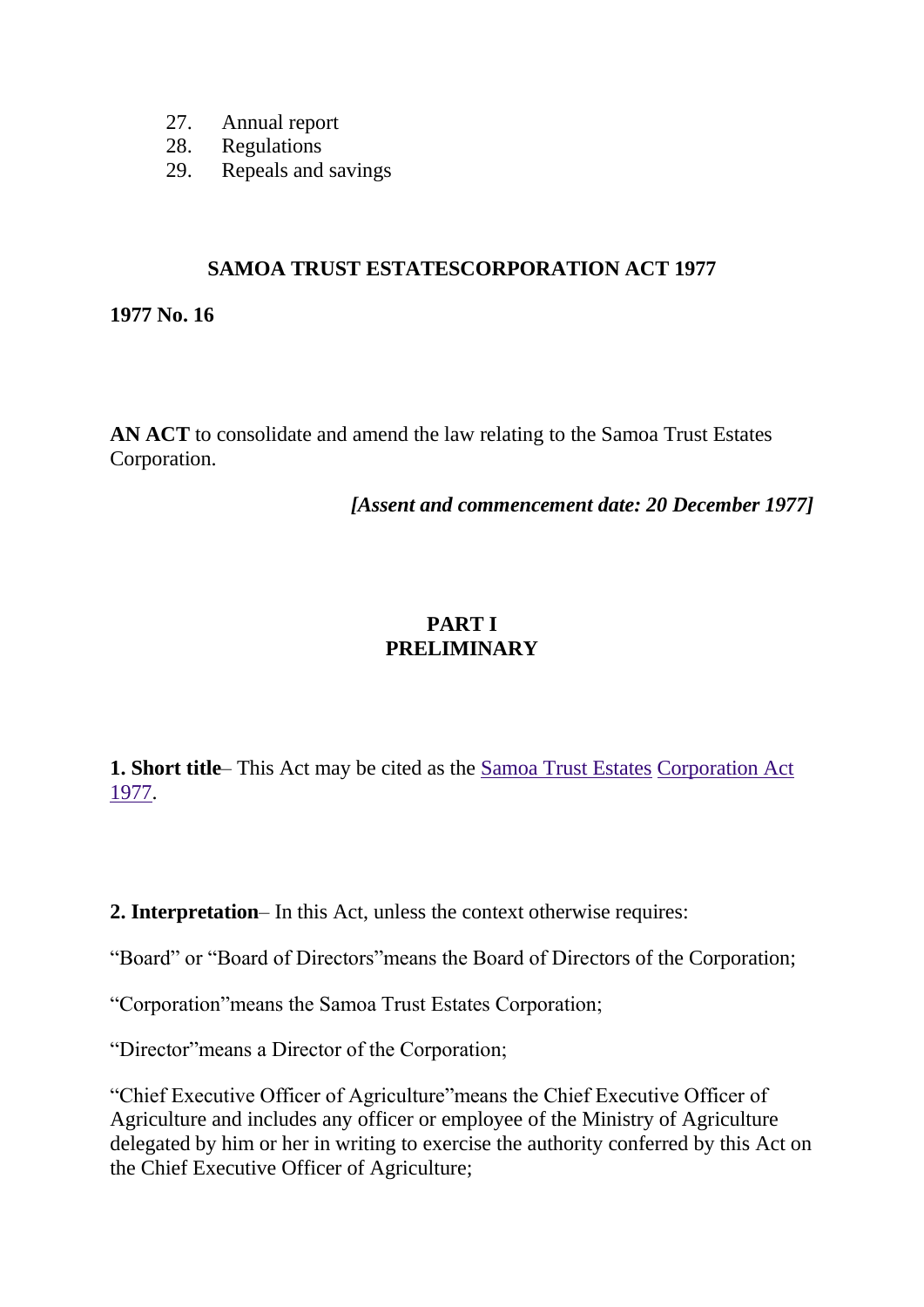"General Manager"means the General Manager of the Corporation appointed under section 20;

"Year" or "financial year" means a year commencing on 1 January and ending on 31 December.

## **PART II CONSTITUTION OF CORPORATION**

**3. Continuation of the Corporation**– **(1)** There shall continue to be the body corporate called the Samoa Trust Estates Corporation which shall be the successor to the Corporation, of the same name, established under the Samoa Amendment Act (No.2) 1956 (N.Z.) and continued under the Samoa Trust Estates Corporation Ordinance 1961.

**(2)**The Board of the Corporation comprises 7 directors who are to be selected in accordance with applicable law relating to the management of public bodies.

**(2A)** Cabinet shall appoint 1 of the directors to be Chairperson, and may appoint a Deputy Chairperson.

**(2B)** No person may be appointed or continue to hold office as a director, while that person is a full-time salaried officer or employee of the Corporation.

**(2C)**Unless the Board decides otherwise, the General Manager must attend all Board meetings but has no voting rights.

**(3)** The Corporation is a body corporate with perpetual succession and a common seal, and has power and is capable of acquiring, holding, and disposing of real and personal property, of suing and being sued, of borrowing money on the security of its assets or otherwise, and of doing and suffering other acts and things that bodies corporate may lawfully do and suffer.

**(4)** The powers of the Corporation shall not be affected by any vacancy in its membership.

**4. Assets and liabilities of the Corporation**– **(1)** All property both real and personal, and all contracts, rights of action and other rights which were vested in the Corporation immediately before the coming into force of this Act shall continue to be vested in the Corporation on the coming into force of this Act.

**(2)** All debts, liabilities and obligations of the Corporation immediately before the coming into force of this Act shall continue to be debts, liabilities and obligations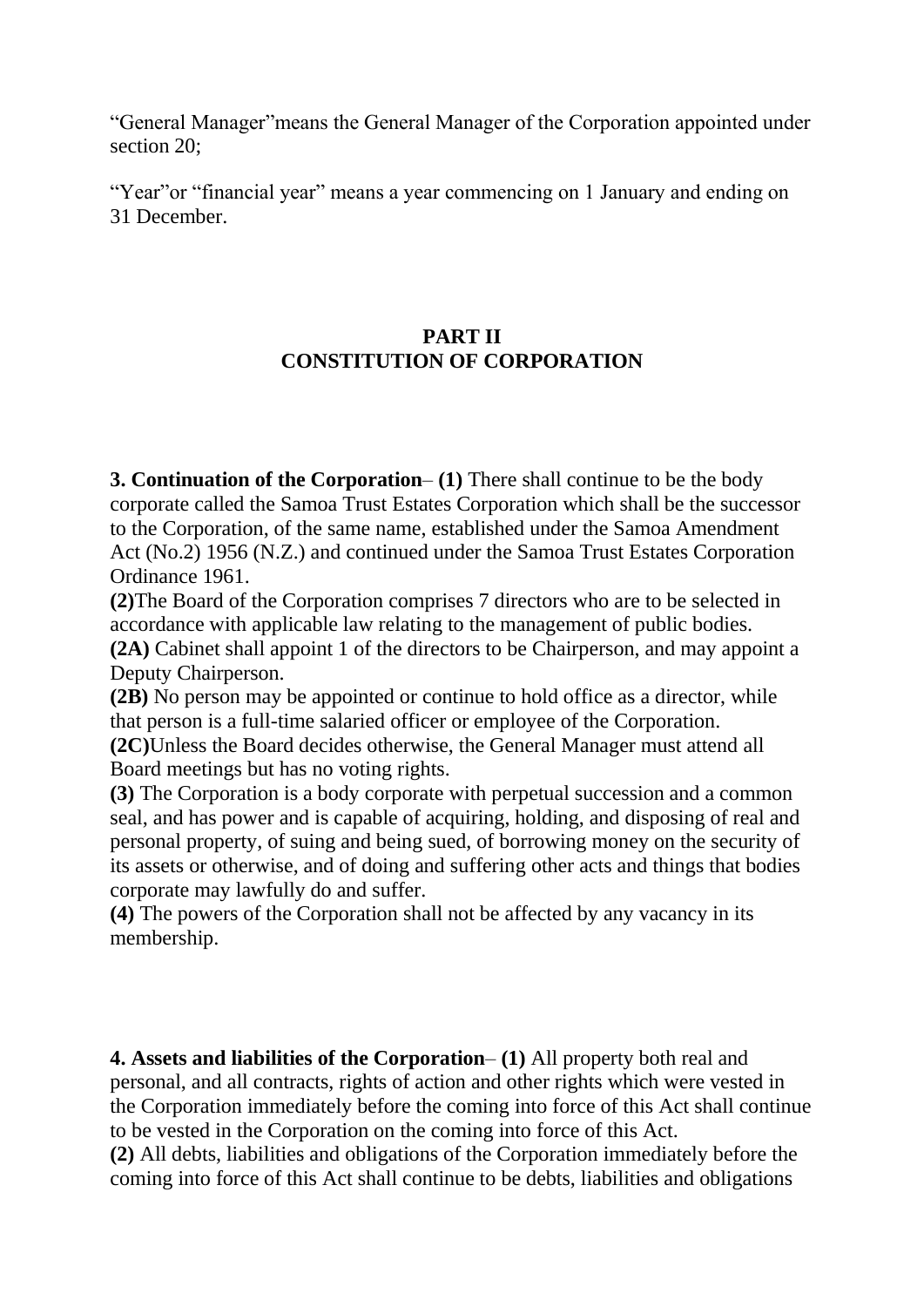of the Corporation on the coming into force of this Act.

**(3)** If any question arises as to whether any property, right, debt, liability, or obligation has become or is the property, right, debt, liability, or obligation of the Corporation, that question shall be decided by the Head of State, acting on the advice of Cabinet, and the Head of State's decision shall be final.

**5. Appointment of directors**– **(1)**Thedirectors shall be appointed by the Head of State, acting on the advice of Cabinet, and may be removed from office by Cabinet. *(2)(Repealed by Act 2012, No.15)*.

**(3)**A director, unless he or she sooner vacates his or her office under section 6, continues to hold his or her office until his or her successor comes into office, even if the term for which he or she was appointed may have expired.

**(4)** The directors in office on the coming into force of this Act are deemed to have been appointed under this Act.

**6. Extraordinary vacancies**– *(1)and (2) (repealed by Act 2012, No.15)* **(3)** If any director dies, resigns, or is removed from office, the Head of State, acting on the advice of Cabinet, shall appoint a person to be a director for the residue of the term for which the vacating director was appointed.

**7. Deputy directors**– **(1)** Where any director is temporarily incapacitated by illness, absence, or other sufficient cause from performing the duties of his or her office, the Head of State, acting on the advice of Cabinet, may appoint a deputy to act for that director during his or her incapacity.

**(2)** A deputy is, while he or she acts as such, deemed to be a director.

**(3)** No appointment of any deputy and no acts done by him or her as such shall in any proceedings be questioned on the ground that the occasion for his or her appointment had not arisen or had ceased.

*8. (Repealed by Act 2012, No.15)*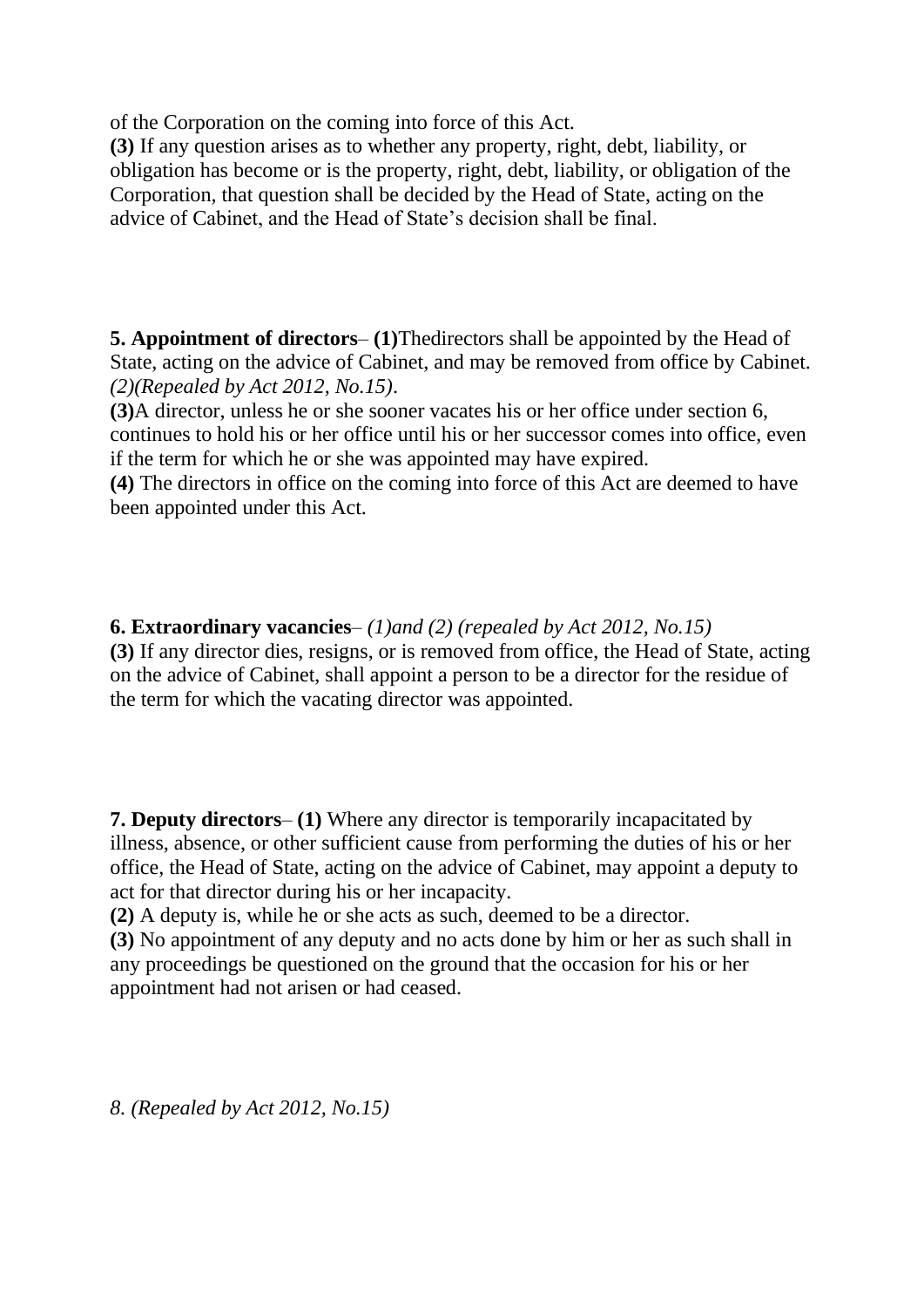**9. Remuneration of directors**– **(1)**There shall be paid to each director remuneration at such rates as Cabinet may determine.

**(2)**A director shall be paid travelling expenses reasonably incurred by him or herin the performance of his or her duties at such rates as may be determined by Cabinet. **(3)** All payments made pursuant to this section shall be paid out of the funds of the Corporation.

**10. Liability of directors**– No director is personally liable for an act done or omitted to be done in good faith in the exercise of the functions, powers, and authorities of the Corporation or for any debt or other liability lawfully incurred by the Corporation.

# **PART III FUNCTIONS AND POWERSOF CORPORATION**

**11. Functions of the Corporation**– The functions of the Corporation shall be:

(a) to control, manage, and develop as trustee for and on behalf of the people of Samoa—

(i) the assets of the Corporation vested in it and referred to in section 4; and

(ii) any other assets that the Corporation may have acquired or may acquire, whether real or personal, and

(b) to ensure the efficient and prudent agricultural, horticultural, pastoral, industrial, commercial or other development of its lands, assets and other enterprises; and

(c) from 1 September 1990 to carry on the operations of the Corporation with a view to the privatisation of its enterprise by disposal or otherwise:

**PROVIDED THAT** nothing in this section prevents:

(a) the holding of any lands as reserves for any purposes consistent with the functions of the Corporation; or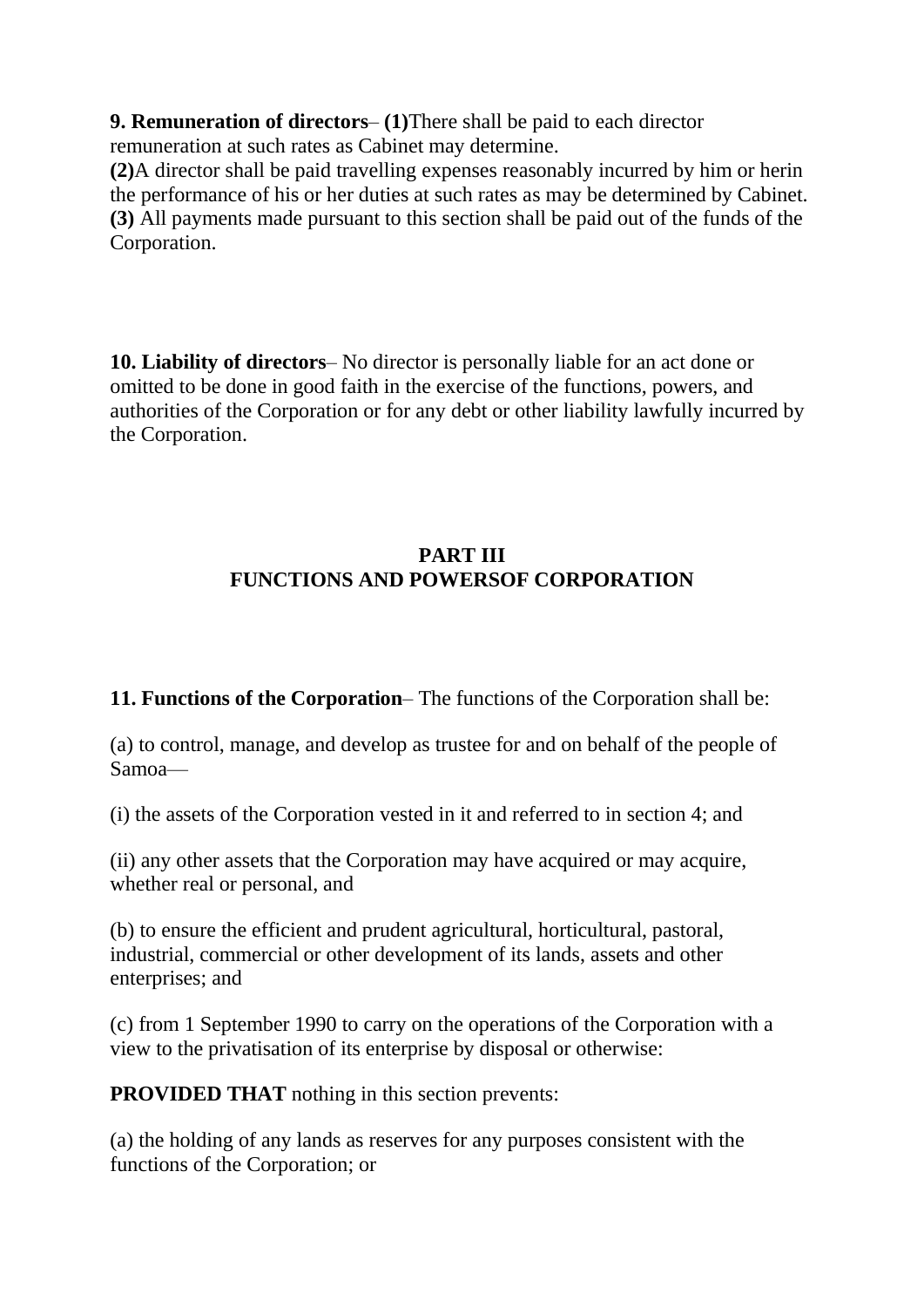(b) the dedication of any lands by the Corporation for any public purpose as defined in the Taking of Land Act 1964.

**12. Powers of the Corporation**– **(1)** The Corporation shall have all the powers and authorities necessary for the effective performance of its functions. **(2)** Without limiting subsection (1), the Corporation shall have the following specific powers:

(a) to cultivate the lands of the Corporation and develop the resources of the same and sell or otherwise make use of the produce and livestock therefrom;

(b) to carry on all or any of the trades or businesses of general merchants, exporters and importers, wholesalers and retailers, garage proprietors and engineers, ship owners, wharf owners and wharfingers, warehousemen, manufacturers, builders, timber millers, fishermen, fish curers, canners, dealers in livestock, indent agents, farmers, planters, agents, hoteliers, transport operators, carriers of goods and passengers, and buyers and sellers of and dealers in merchandise and produce of all descriptions;

(c) to carry on any other business whatsoever which may seem to the Corporation capable of being conveniently carried on in connection with any of its businesses or calculated directly or indirectly to enhance the value of or render profitable any of the Corporation's property or rights;

(d) to acquire and undertake the whole or any part of the business, property and liabilities of any person or company carrying on any business which the Corporation is authorised to carry on, or possessed of property suitable for the purposes of the Corporation;

(e) to apply for, purchase, or otherwise acquire any patents, patent rights, copyrights, trademarks, formulas, licences, concessions, and the like, conferring any exclusive or non-exclusive or limited right to use, or any secret or other information as to, any invention which may seem capable of being used for any of the purposes of the Corporation, or the acquisition of which may seem calculated directly or indirectly to benefit the Corporation; and to use, exercise, develop, or grant licences in respect of, or otherwise turn to account, the property, rights, or information so acquired;

(f) to enter into partnership or into any arrangement for sharing of profits, union of interest, co-operation, joint adventure, reciprocal concession, or otherwise, with any person or company carrying on or engaged in or about to carry on or engage in any business or transaction which the Corporation is authorised to carry on or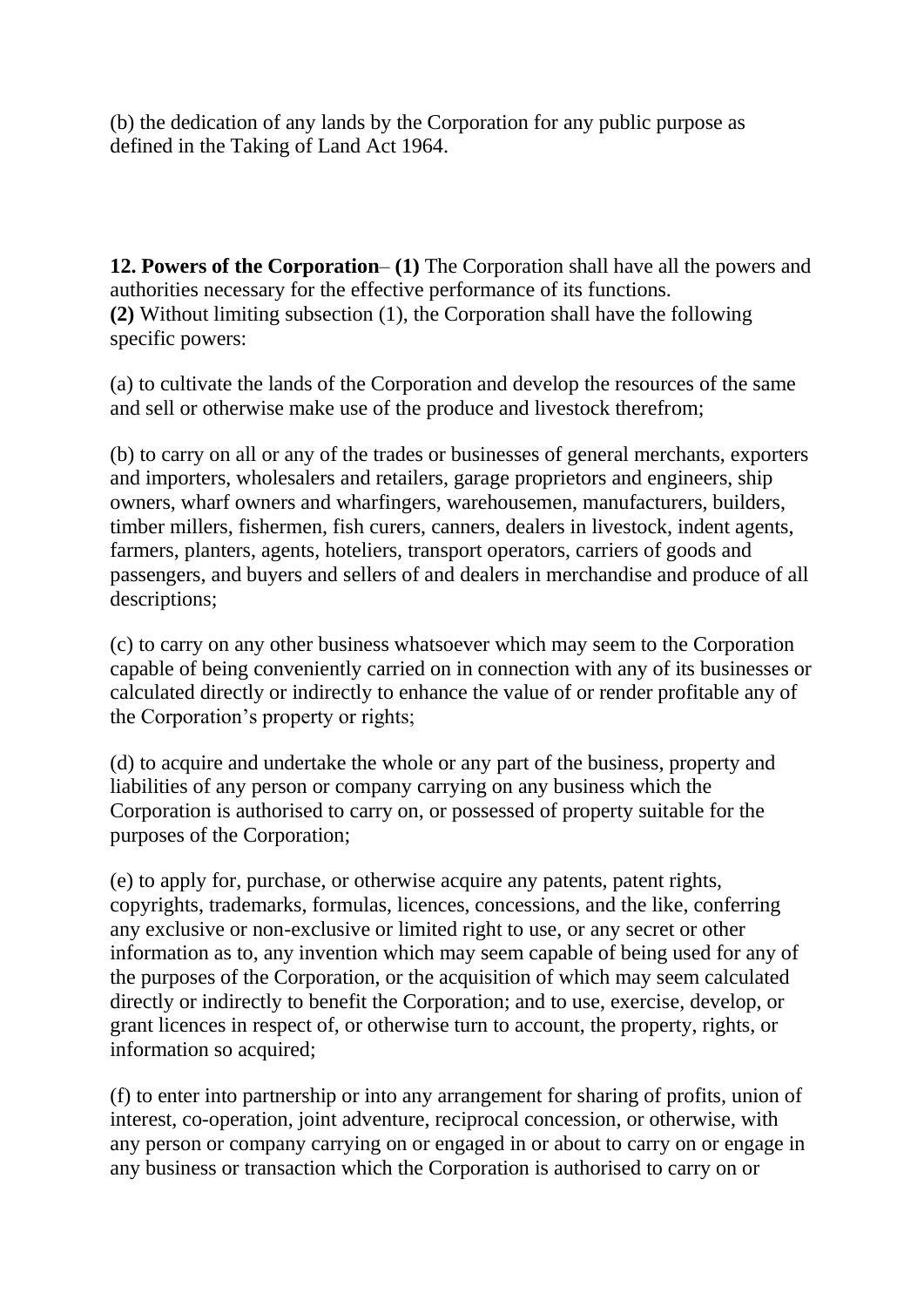engage in, or any business or transaction capable of being conducted so as directly or indirectly to benefit the Corporation;

(g) to take, or otherwise acquire, and hold, shares, debentures or other securities of any company;

(h) to enter into any arrangements with the Government or any other authority that may seem conducive to the Corporation's objects, or any of them; and to obtain from the Government or authority any rights, privileges, and concessions which the Corporation may think it desirable to obtain; and to carry out, exercise, and comply with any such arrangements, rights, privileges, and concessions;

(*i*) to establish or participate in any provident, superannuation, pension, insurance or other scheme of a like nature, which has as its object the provision of provident or retirement funds or pensions or retirement allowances for persons in or formerly in the service of the Corporation, or the dependants or connections of any of such persons; and, as employing authority under any such scheme, to make contributions thereto;

(j) to provide and maintain such recreational or holiday facilities for persons in the service of the Corporation, or for any other class or classes of the people of Samoa, as the board may think fit;

(k) to promote any company or companies for the purpose of acquiring or taking over all or any of the business, property, rights and liabilities of the Corporation, or for any other purpose which may seem directly or indirectly calculated to benefit the Corporation;

(*l*) to purchase, take on lease or in exchange, hire, and otherwise acquire any real and personal property and any rights or privileges which the Corporation may think necessary or convenient for the purposes of its business, and in particular any land, easements, buildings, works, apparatus, machinery, plant, and stock in trade;

(m) to erect, construct, improve, maintain, develop, work, manage, carry out or control any buildings, works, factories, mills, roads, ways, aerodromes, tramways, bridges, reservoirs, watercourses, wharves, ware-houses, electric works, shops, stores, and other works and conveniences which may seem calculated directly or indirectly to advance the Corporation's interests; and to contribute to, subsidise, or otherwise assist or take part in the construction, improvement, maintenance, development, working, management, carrying out, or control thereof;

(n) to invest any funds of the Corporation not required to be currently expended in the discharge of the functions of the Corporation in such Government or other securities in Samoa or elsewhere as the Corporation may deem fit, and to withdraw or realise such investments at any time;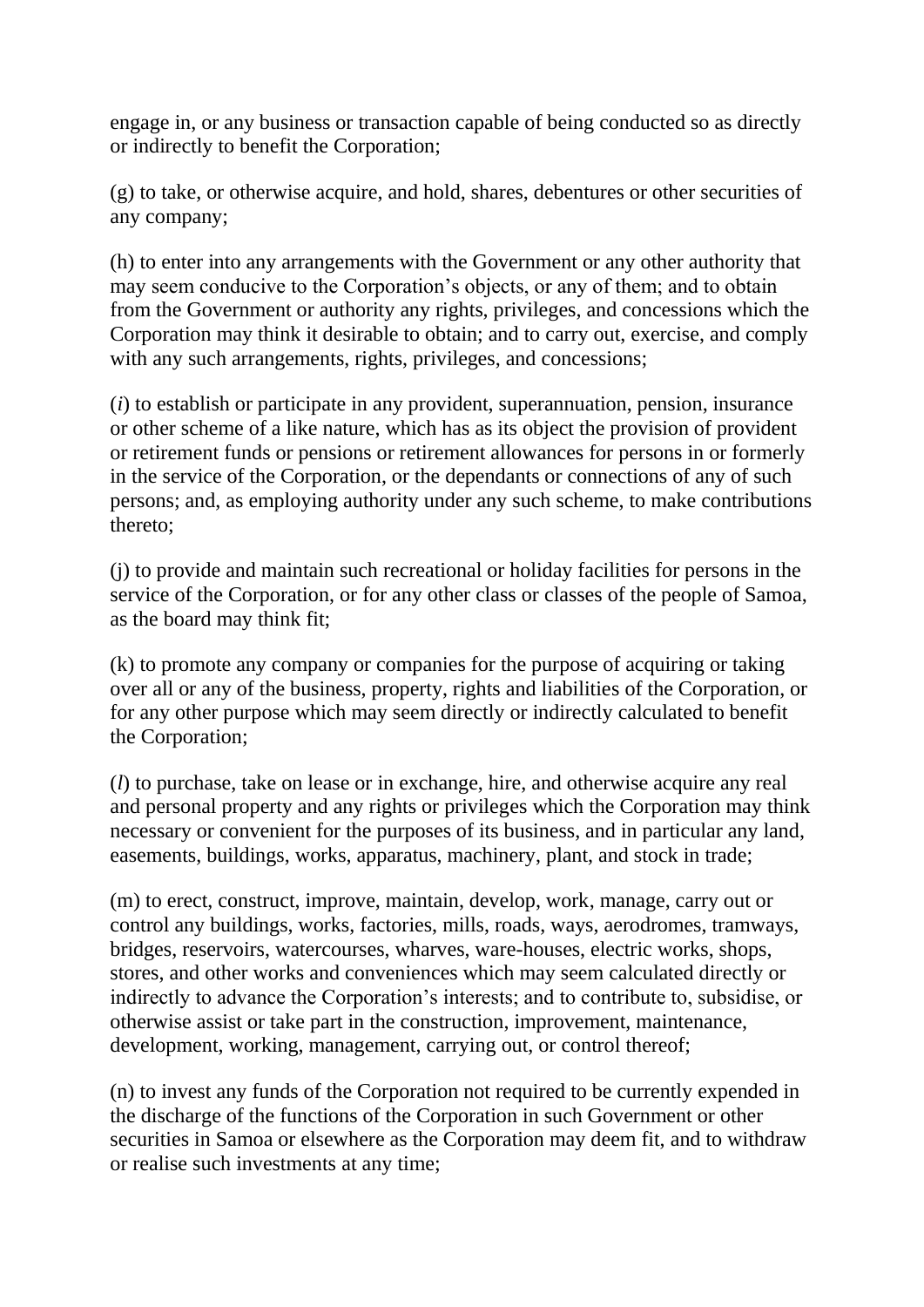(o) to lend and advance money or give credit to the Government of Samoa, or any statutory body, or any person or company; to guarantee and give guarantees for the payment of money or the performance of contracts or obligations by any person or company; and otherwise to assist any person or company;

(p) to borrow or raise or secure the payment of money in such manner as the Corporation may think fit, and in particular by the issue of debentures or debenture stock, perpetual or otherwise, charged upon all or any of the Corporation's property (both present and future); and to purchase, redeem or pay off any such securities;

(q) to draw, make, accept, endorse, discount, execute and issue promissory notes, bills of exchange, bills of lading, warrants and other negotiable or transferable instruments;

(r) to sell, exchange, lease or dispose of real or personal property, either by public auction or tender or private contract, for such consideration as the Corporation may think fit, and in particular for shares, debentures or securities of any company having objects altogether or in part similar to the functions of the Corporation;

(s) to adopt such means of making known and advertising the business and products of the Corporation as may seem expedient;

(t) to apply for, secure, acquire by grant, legislative enactment, assignment, transfer, purchase or otherwise, and to exercise, carry out and enjoy any charter, licence, power, authority, franchise, concession, right or privilege, which any Government or authority or any Corporation or other public body may be empowered to grant; and to pay for, aid in and contribute towards carrying the same into effect; and to appropriate any of the Corporation's securities and assets to defray the necessary costs, charges and expenses thereof;

(u) to apply for, promote, and obtain any statute, order, regulation or other authorisation or enactment which may seem calculated directly or indirectly to benefit the Corporation;

(v) to take or hold mortgages, liens and charges to secure payment of the purchase price, or any unpaid balance of the purchase price, of any part of the Corporation's property of whatsoever kind sold by the Corporation, or any money due to the Corporation from purchasers and others;

(w) to carry out research and experimental work;

(x) to subscribe or guarantee money for any charitable or benevolent object, or for any exhibition, or for any public, general or useful object;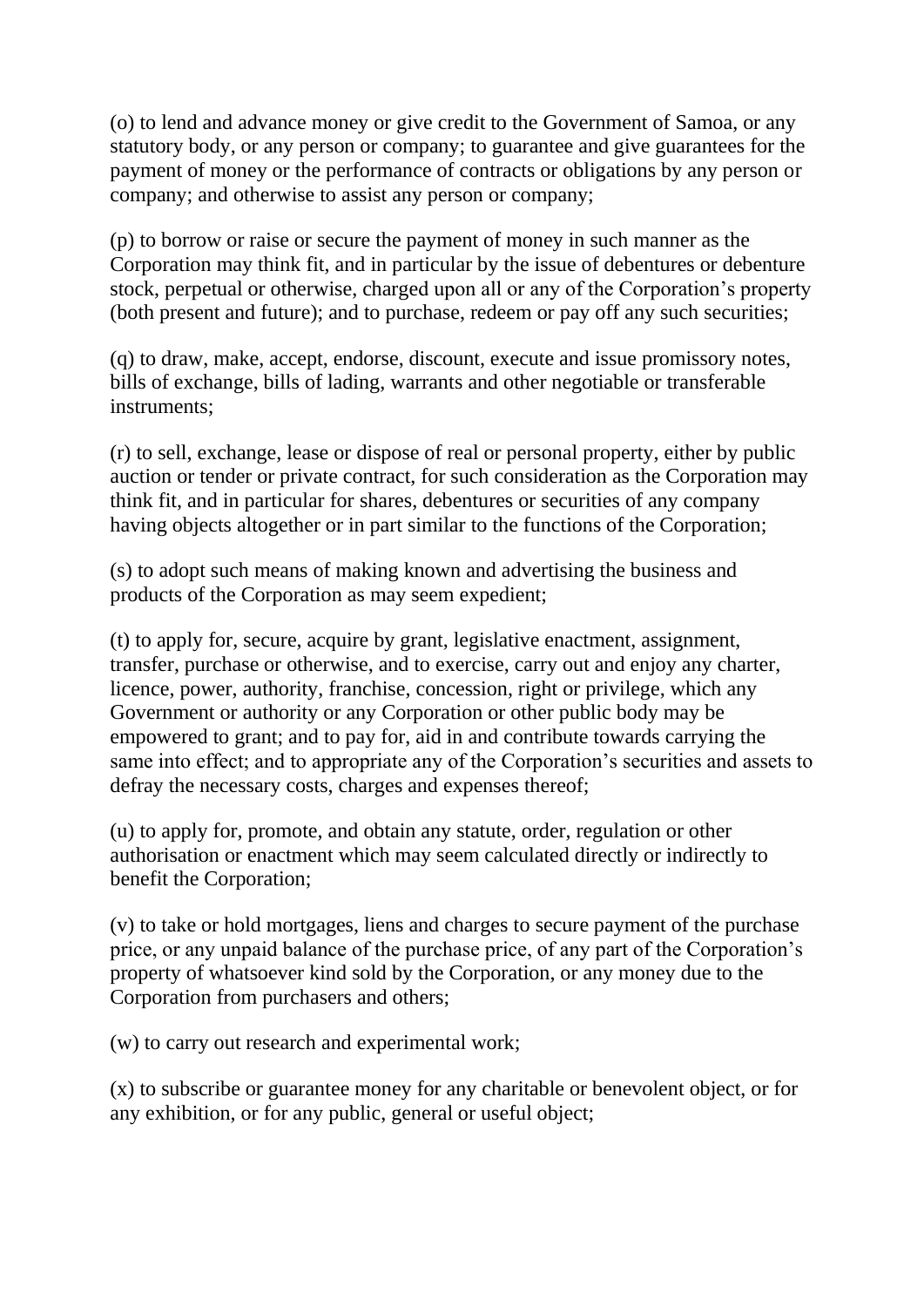(y) to carry out all or any of the functions of the Corporation and do all or any of the above things as principal, trustee, agent, contractor or otherwise, and by or through agents, or otherwise, and either alone or in conjunction with others;

(z) to do all such other things as are incidental or conducive to the attainment of the functions and the exercise of the powers of the Corporation.

**13. Policy of the Government**– In the carrying out of its functions and in the exercise of its powers, the Corporation shall have regard to any policy of the Government as may be communicated to it in writing by the Prime Minister.

**14. Disposal of land**– The Corporation shall not dispose of any land or any interest therein (otherwise than by way of lease for an initial term not exceeding 30 years, and such lease may, at the option of the Corporation, include a right of renewal for 1or 2further renewals, each renewal term not exceeding 30 years), unless the resolution to dispose of the land or interest has been approved by Cabinet.

**15. Conduct of the business of the Corporation**– The board of directors shall have the general conduct of the business of the Corporation, and may exercise any of its powers and authorities.

**16. Contracts of the Corporation**– **(1)** Contracts on behalf of the Corporation may be made as follows:

(a) any contract which, if made between private persons, must be by deed shall, if made by the Corporation, be in writing under the common seal of the Corporation;

(b) any contract which, if made between private persons, must be in writing signed by the parties to be charged therewith shall, if made by the Corporation, be in writing either under the common seal of the Corporation or signed by any person on behalf and by direction (either general or specified) of the Corporation;

(c) any contract which, if made between private persons, may be made orally may, if made by the Corporation, be made orally by any person on behalf of and by direction (either general or specific) of the Corporation.

**(2)** The common seal of the Corporation shall not be affixed to any document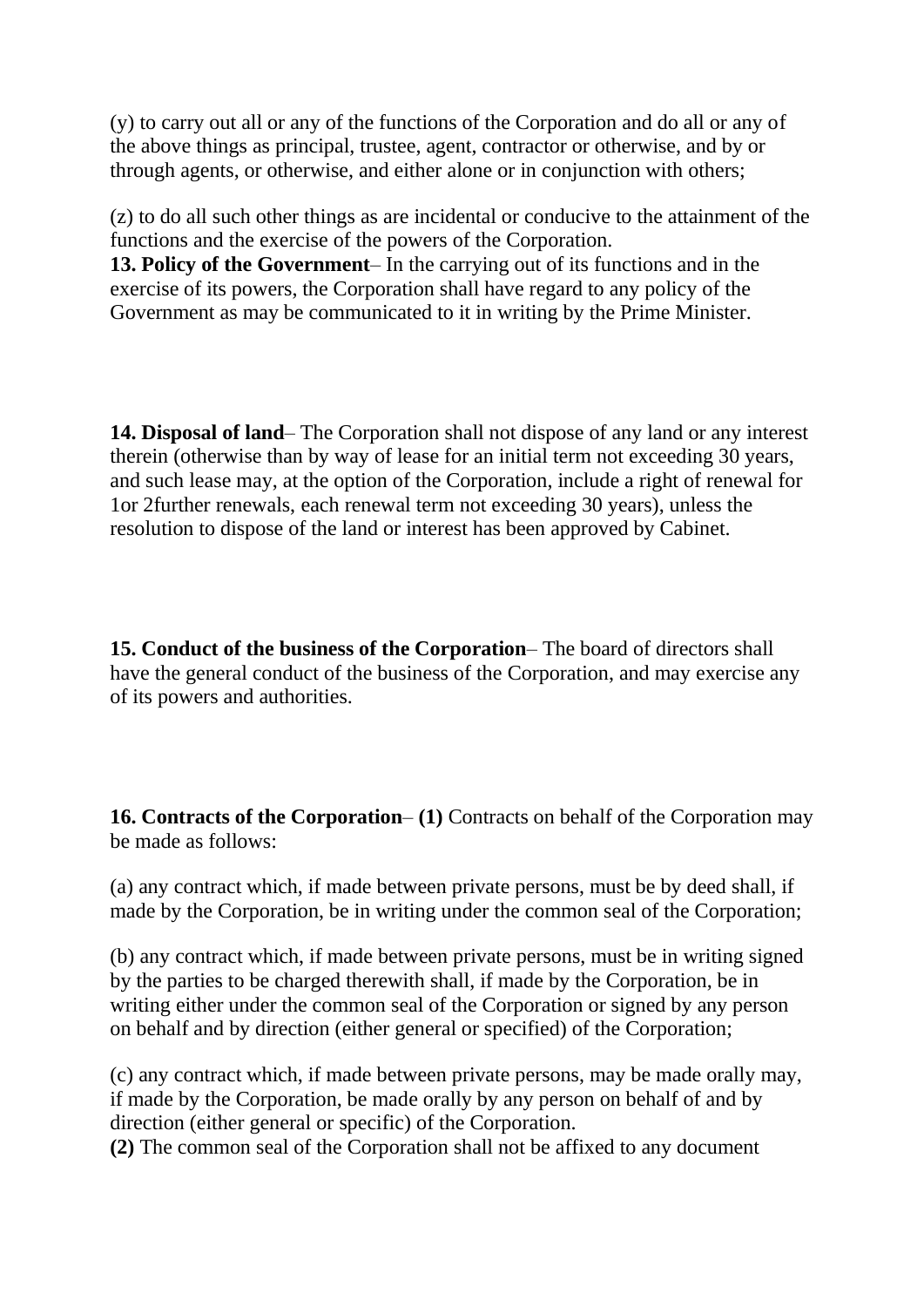except pursuant to a resolution of the directors, and the execution of any document so sealed shall be attested by 2 directors.

## **PART IV MEETINGS OF THE CORPORATION**

**17. Meetings of the Corporation**– **(1)** Meetings of the Corporation are to be held on such dates and at such times and places as the Corporation determines.

**(2)**A meeting of the Corporation is to be presided over by the Chairperson and, if the Chairperson is not present, by the deputy Chairperson. In the absence from any meeting of both the Chairperson and the deputy Chairperson, the members present shall appoint one of their number to be the Chairperson for that meeting.

**(3)**The Chairperson may at any time convene a special meeting of directors, and shall, on the requisition of any 3 directors, forthwith proceed to convene such a meeting.

**(4)**At all meetings of the Corporation 4 directors form a quorum.

**(5)**Every question before the Corporation shall be determined by a resolution carried by a majority of the valid votes of the directors present at any meeting and voting thereon.

**(6)**At any meeting the Chairperson shall have a deliberative vote and, in the case of an equality of votes, shall also have a casting vote.

**(7)**A resolution in writing signed, or assented to by letter or telegram, by all the directors shall be as valid and effectual as if it had been passed at a meeting of the Corporation.

**(8)**Subject to the provisions of this Act and of any regulations made under this Act, the Corporation may regulate its proceedings in such manner as it thinks fit.

**18. Minutes of meetings**– **(1)** The Corporation shall cause minutes to be kept in a book provided for the purpose:

(a) of the names of the persons present at each meeting of the Corporation; and

(b) of all resolutions and proceedings of meetings.

**(2)**The minutes, if signed by any person purporting to be the Chairperson or deputy Chairperson of the Corporation or the Chairperson of any meeting, is receivable in evidence without further proof.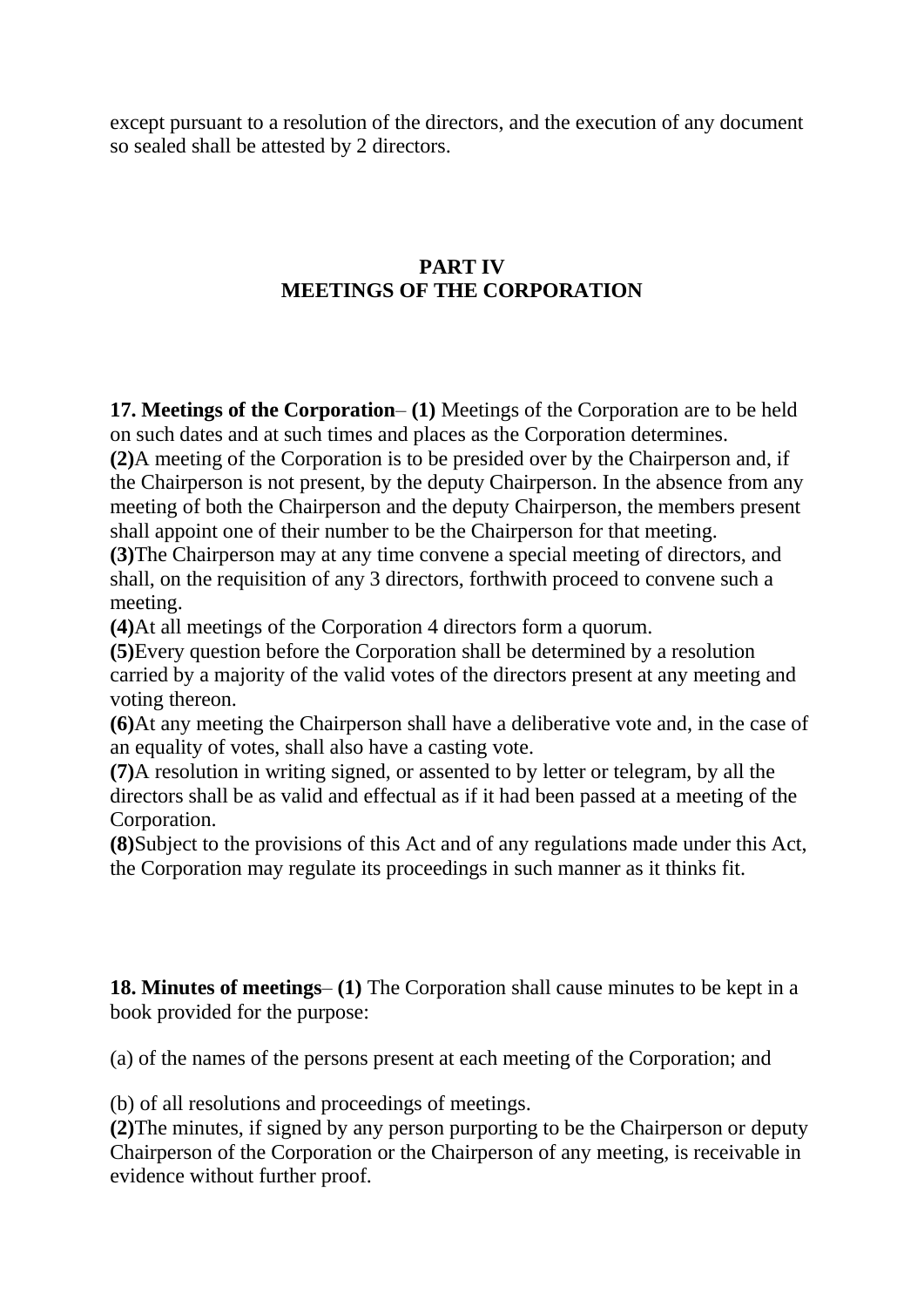**(3)**A copy of the minutes of every meeting shall be providedto every director. **19. Disclosure of conflicting interest**– **(1)**A director who, otherwise than as a director, is directly or indirectly interested in any business of the Corporation shall, as soon as possible after the relevant facts have come to his or her notice, disclose the nature of his or her interest at a meeting of the board.

**(2)**A disclosure under this section shall be recorded in the minutes of the board meeting and, except as otherwise provided by a resolution of the board, the director shall not take part after the disclosure in any deliberation or decisions relating to the business, but shall be counted as present for the purpose of forming a quorum of the board meeting for any such deliberation or decision.

#### **PART V EMPLOYEES OF THE CORPORATION**

**20. Officers of the Corporation**– **(1)** The Head of State, acting on the advice of the Prime Minister, shall appoint the general manager of the Corporation. **(2)**The General Manager shall be the Chief Executive Officer of the Corporation and, subject to the provisions of this Act and of any regulations made under this Act and to the general direction of the board, shall be charged with the control and management of the operations of the Corporation.

**(3)**The Corporation may employ any other officers and employees as may be required for the efficient performance of the functions of the Corporation. **(4)**The person holding office as General Manager, and all other officers and employees in the service of the Corporation, on the date this Act comes into force shall continue to be employed by the Corporation under and subject to the same terms and conditions as applied immediately prior to the date this Act comes into force as if they had been appointed under the provisions of this section.

**21. Conditions of employment**– All appointments, appeals, dismissals, conditions of leave, salary scales, promotions and all other matters relating to the conditions of employment of persons in the service of the Corporation may be governed by regulations made under this Act, and subject to any such regulations are under the jurisdiction of the board.

**22. Delegation of powers by the Board**– **(1)**The Board may, either generally or for any particular transaction or class of transaction or for any particular act of administration, control, or management, delegate any of its powers under this Act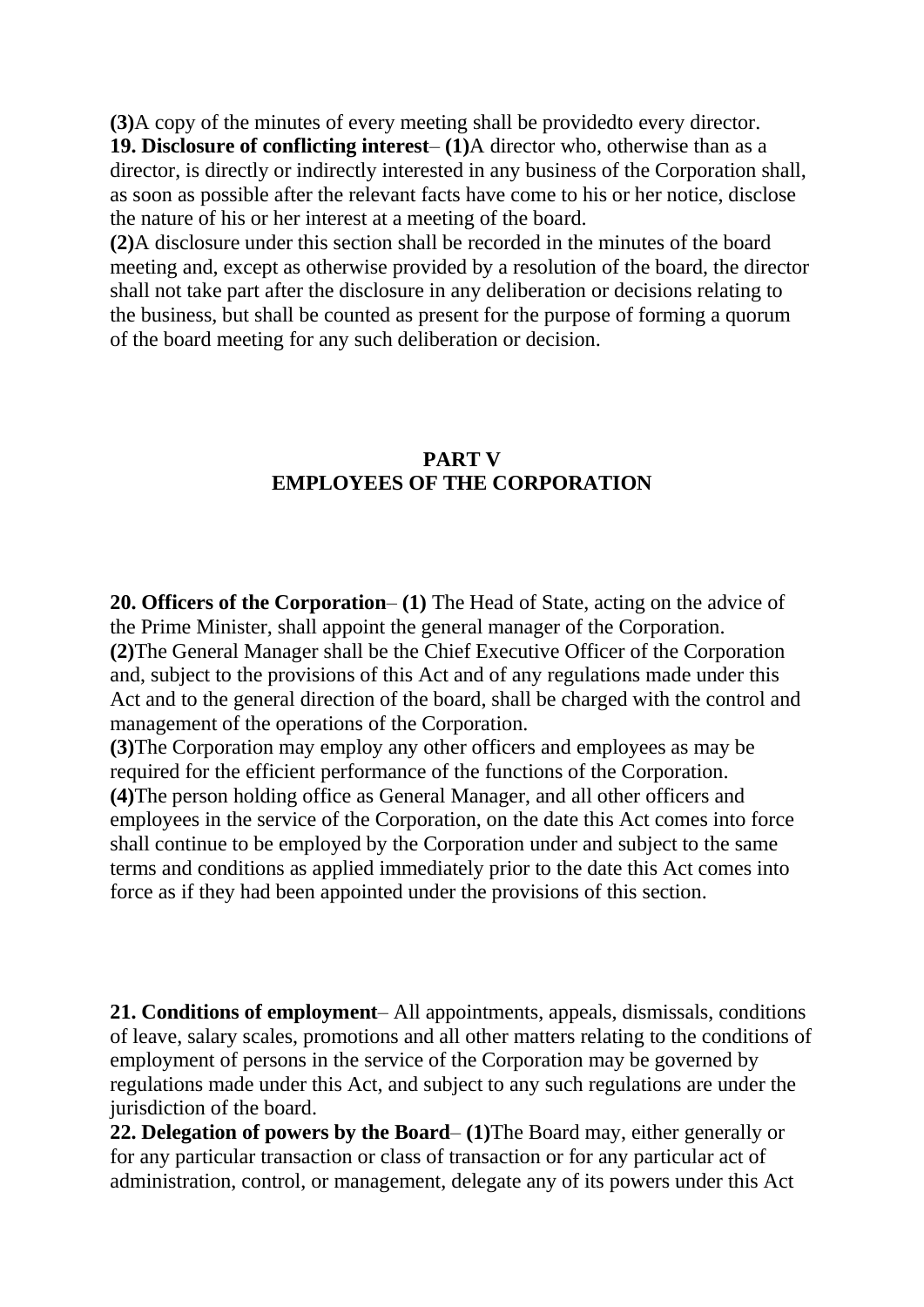or under any regulations made under this Act to any of its directors or to the General Manager.

**(2)**No such delegation shall prevent the exercise by the board itself of any of the powers conferred on it by this Act or by any such regulation.

**(3)**Subject to any general or special directions given by the board any person to whom any powers are so delegated may exercise those powers in the same manner and with the same effect as if they had been directly conferred on him or her by this Act or any such regulation and not by delegation.

**(4)**A person purporting to act under any delegation under this section is, in the absence of proof to the contrary, presumed to be acting within the terms of the delegation.

**(5)**Any delegation pursuant to this section may be revoked by the board in whole or in part, but the revocation does not affect in any way any act or thing done under the delegated authority.

**23. Delegation of powers by General Manager** – **(1)**The General Manager may, either generally or for any particular transaction or class of transactions or for any particular act of administration, control or management, delegate any of his or her powers conferred on him or her by this Act or any regulations made under this Act or by delegation from the board, to any of the other officers or employees of the Corporation.

**(2)**No such delegation shall prevent the exercise by the general manager himself or herself of any of those powers.

**(3)**Subject to any general or special directions given by the General Manager, any officer or employee to whom any powers are so delegated may exercise those powers in the same manner and with the same effect as if they had been directly conferred on him or her by this Act or any such regulation and not by delegation. **(4)**An officer or employee purporting to act under any delegation under this section shall, in the absence of proof to the contrary, be presumed to be acting within the terms of the delegation.

**(5)**A delegation made pursuant to this section may be revoked by the general manager in whole or in part, but the revocation does not affect in any way any act or thing done under the delegated authority.

### **PART VI FINANCIAL PROVISIONS, ETC.**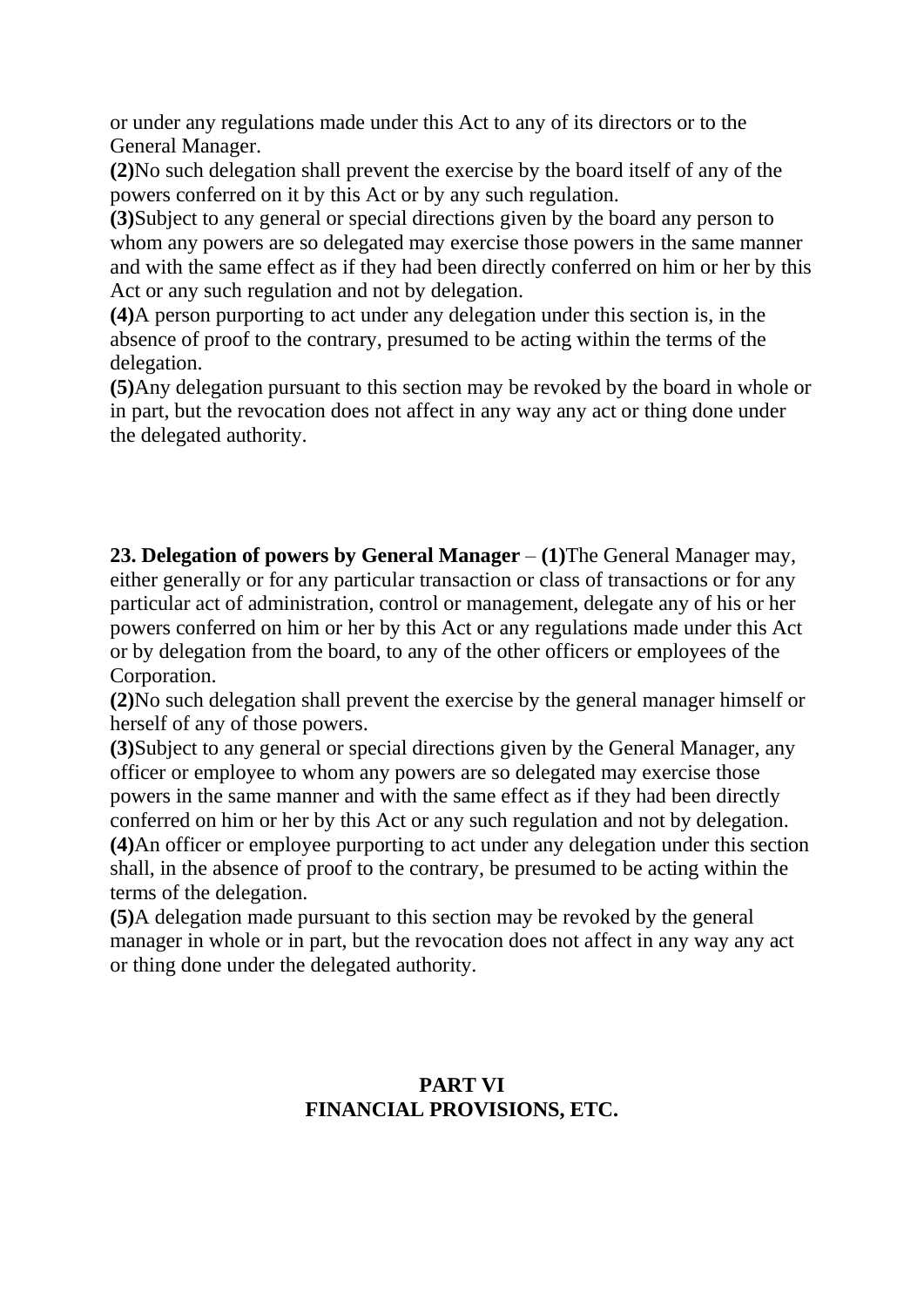**24. Application of profits**– The annual profits of the Corporation, after the Corporation has set aside such sum or sums as it deems necessary or expedient by way of general or specific reserves, mustbe transferred to a separate account kept in the Treasury, and shall be applied for the welfare and economic and social benefit of the inhabitants of Samoa.

**25. Investment of funds**– Any funds of the Corporation not immediately required to be expended in the discharge of the functions of the Corporation may be invested by the Corporation in such classes of securities as the board may determine.

**26. Accounts and audit**– **(1)**The Corporation mustkeep accounts and other records, and mustprepare in respect of each financial year a statement of accounts. **(2)**The accounts of the Corporation shall include separate trading, profit and loss, and appropriation accounts and a balance sheet, all of which must tobe approved by the board and signed on behalf of the board by the Chairperson or other director designated by the Board.

**(3)**The accounts of the Corporation mustbe audited by the Controller and Auditor General, who may, with the consent of Cabinet, engage the services of such other auditor as shall be approved by Cabinet, to assist him or her.

**(4)**As soon as the accounts of the Corporation have been audited, the Corporation mustsend a copy of the statement of accounts, together with a copy of any report made by the auditor to Cabinet.

**(5)**The Prime Minister shall cause copies of the audited statement of accounts and any report made by the auditor to be laid before the Legislative Assembly within 28 days after the receipt of a copy by him or her if the Assembly is then in session or, if not, within 28 days after the commencement of the next ensuing session.

**27. Annual report**– **(1)** The Corporation must, as soon as possible after the end of each financial year, make to Cabinet a report dealing generally with the operations of the Corporation during that year and containing such information with respect to the proceedings and policy of the Corporation as can be made public without detriment to the interests of the undertaking of the Corporation.

**(2)**The Prime Minister shall cause copies of every such report to be laid before the Legislative Assembly within 28 days after the receipt of a copy by him or her if the Assembly is then in session or, if not, within 28 days after the commencement of the next ensuing session.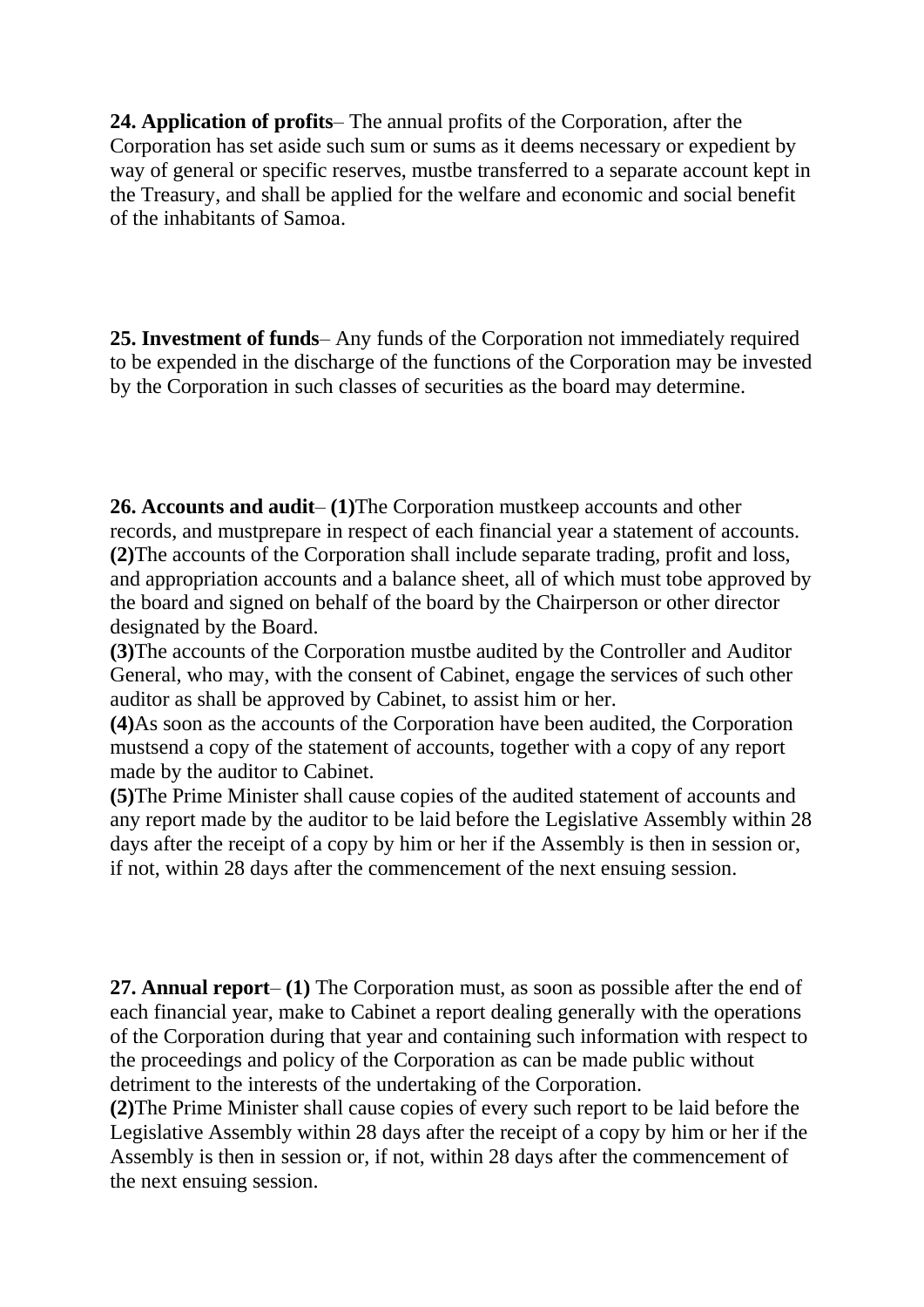**28. Regulations**– **(1)**The Head of State, acting on the advice of Cabinet, may make regulations as may in his or heropinion be necessary or expedient for giving full effect to the provisions of this Act and for the due administration thereof. **(2)**Without limiting subsection (1), regulations may be made for all or any of the following purposes:

(a) prescribing the procedure of the Corporation and the Board of Directors;

(b) providing for the payment of remuneration and expenses to Directors;

(c) providing for appointments, appeals, dismissals, conditions of leave, salary scales, promotions and any other matters relating to the conditions of employment of all persons in the service of the Corporation;

(d) providing for the establishment of or participation in any superannuation, pension, insurance or other scheme of a like nature that has at its object the provision of retirement funds or pensions or retirement allowances for persons in or formerly in the service of the Corporation or its predecessors in business, or the dependants or connections of any such persons;

(e) prescribing any records to be kept by the Board or the Corporation.

**29. Repeals and savings**– **(1)** The Samoa Trust Estates Corporation Ordinance 1961 is repealed.

**(2)**The Samoa Trust Estates Corporation Regulations 1957 (N.Z.) are revoked and shall cease to be part of the law of Samoa.

**(3)**From the date this Act comes into force all references to the New Zealand Reparation Estates in any Act, Ordinance, Regulations, Rules, Order or other enactment, or in any agreement, deed, instrument, application, licence, notice or other document whatsoever shall, unless inconsistent with the context or with the provisions of this Act, be read as references to the Corporation.

**(4)**The enactment of this Act does not affect any document made, or action commenced, or thing done under the Samoa Trust Estates Corporation Ordinance 1961, or the Samoa Trust Estates Corporation Regulations 1957 (N.Z.), and every such document, action, or thing, so far as it is subsisting or in force at the date this Act comes into force and could have been made, commenced, or done, under this Act shall continue and have effect as if it had been made, commenced, or done, under the corresponding provision of this Act, and as if that provision had been in force when the document was made, action commenced, or thing done.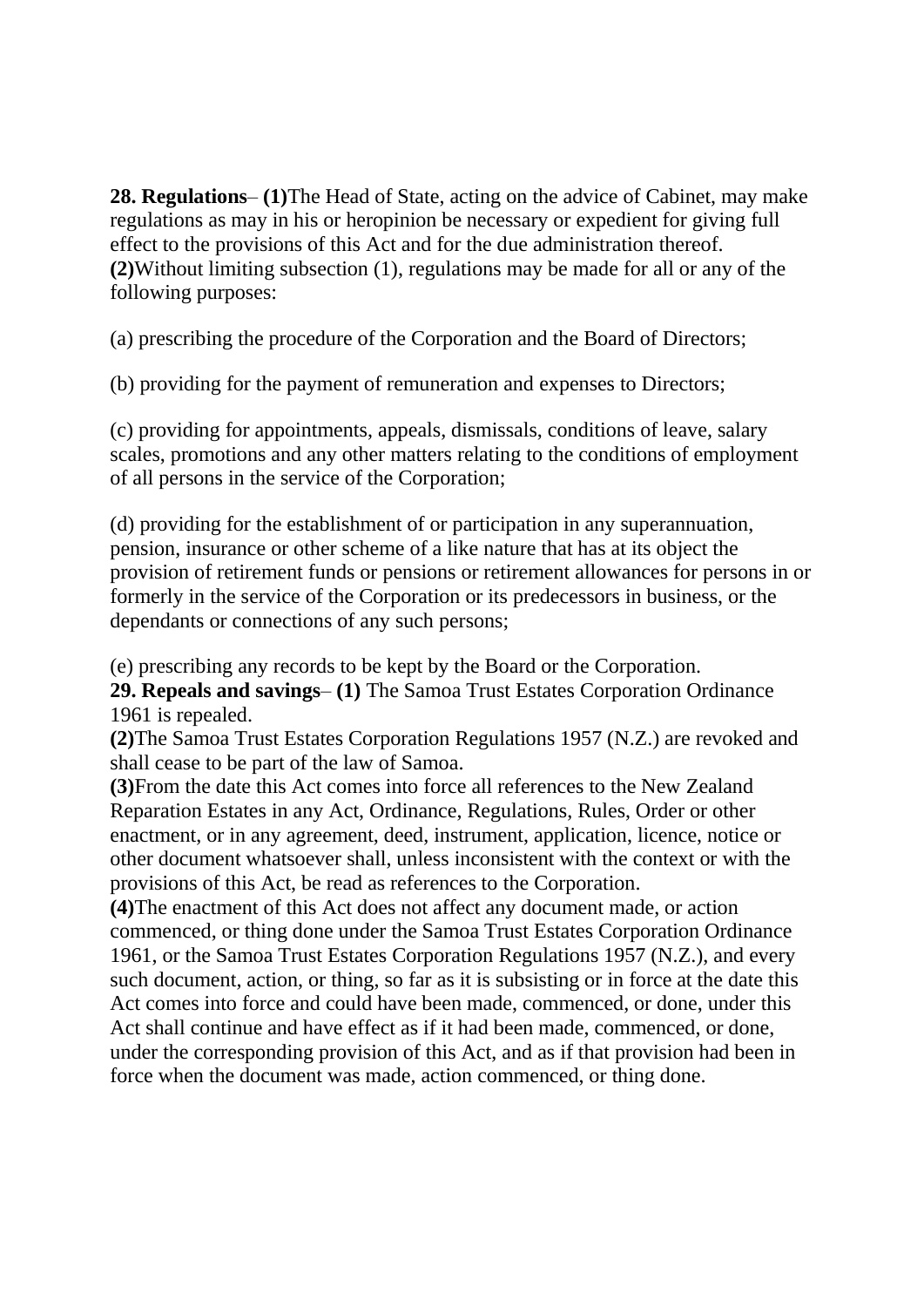# **REVISION NOTES 2008– 2014**

This is the official version of this Act as at 31 December 2014.

This Act has been revised by the Legislative Drafting Division in 2008to 2014respectively under the authority of the Attorney General given under the *[Revision and Publication of Laws Act 2008.](http://www.paclii.org/ws/legis/consol_act/rapola2008321/)*

The following general revisions have been made:

(a) Amendments have been made to conform to modern drafting styles and to use modern language as applied in the laws of Samoa.

(b) Amendments have been made to up-date references to offices, officers and statutes.

(c) Insertion of the commencement date

(d) Other minor editing has been done in accordance with the lawful powers of the Attorney General.

- (i) "Every" and "any" changed to "a"
- (ii) "shall be" changed to "is" and "shall be deemed" changed to "is taken"
- (iii) "shall have" changed to "has"
- (iv) "shall be guilty" changed to "commits"
- (v) "notwithstanding" changed to despite"
- (vi) "pursuant to" changed to "under"
- (vii) "it shall be lawful" changed to "may"
- (viii) "it shall be the duty" changed to shall"
- (ix) Numbers in words changed to figures
- (x) "hereby" and "from time to time" (or "at any time" or "at all times") removed
- (xi) "under the hand of" changed to "signed by"